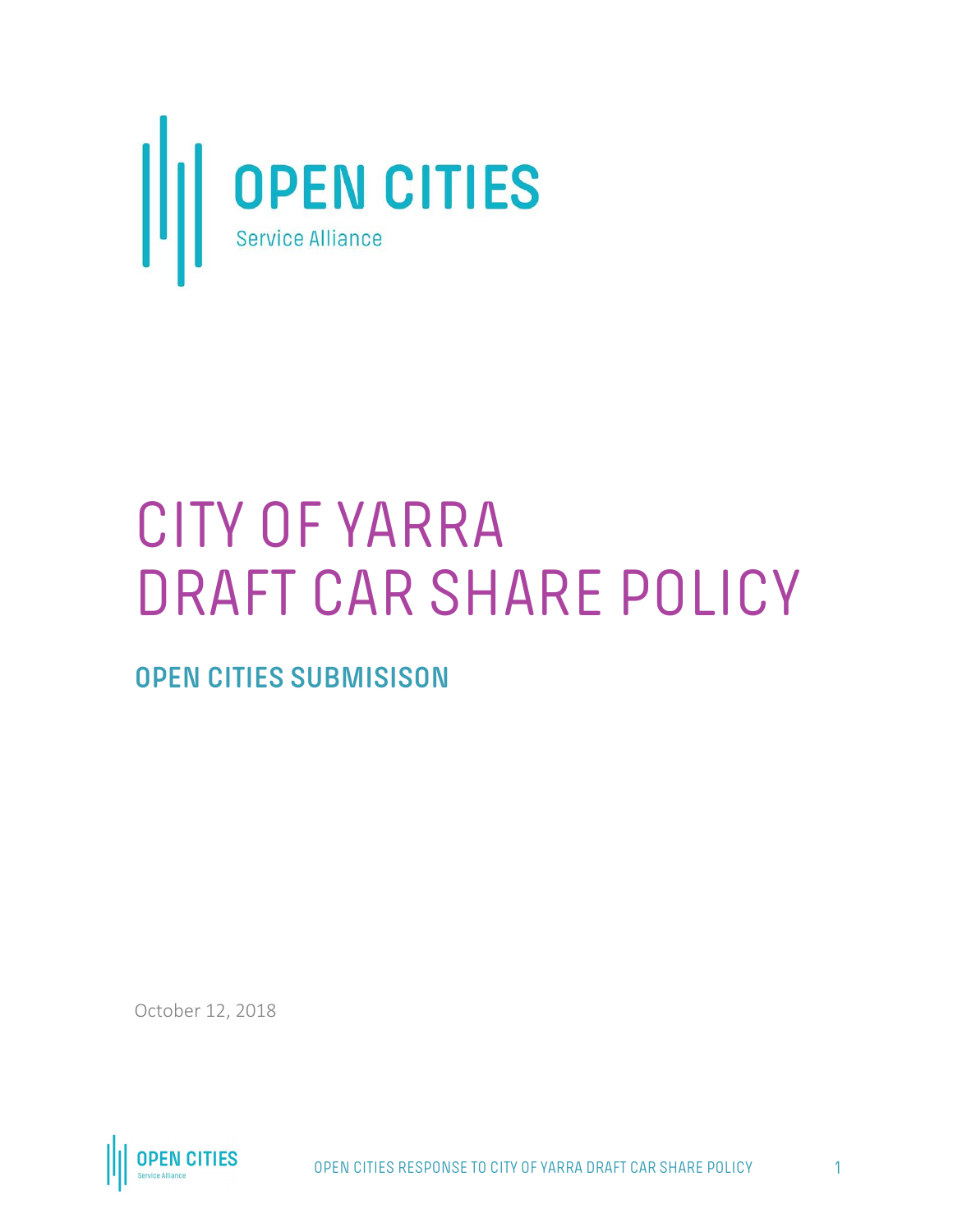# **CONTENTS**

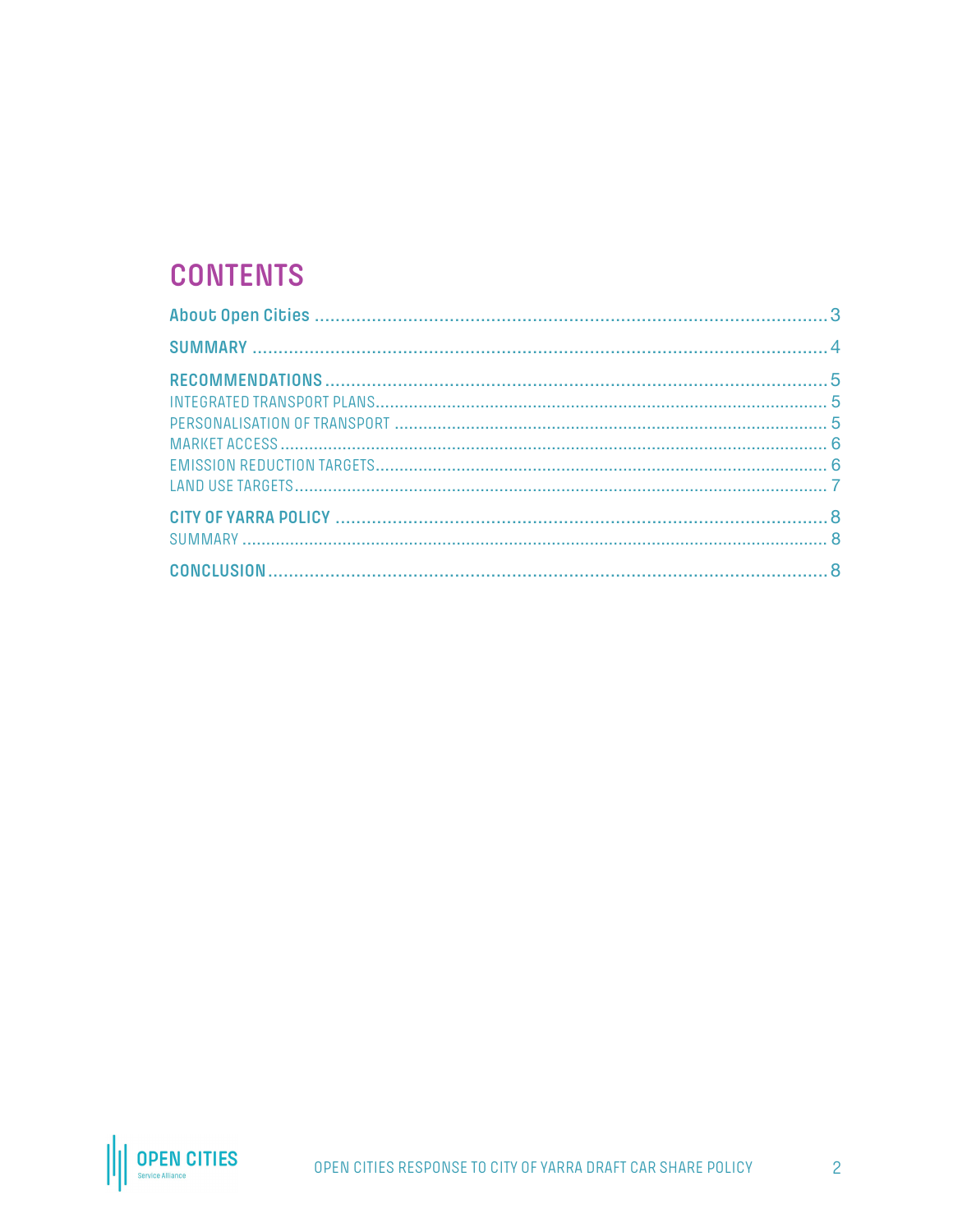# **About Open Cities**

Open Cities is a peak association representing infrastructure and service providers, cities, university research groups and urban design advocates who are working together to transition Australian communities to a more sustainable, resilient and affordable energy, water, digital and mobility future. We are working with government and industry to modernise and rethink policy, legislation, regulation and price settings to enable next generation local utility and mobility services and solutions.

Our purpose is to accelerate the take-up of sustainable utility and mobility innovation and services by:

- promoting and enabling evidence-based policy and regulation
- highlighting best practice projects driving economic growth and social benefit
- driving greater awareness of the rights of prosumers

This submission is prepared by Open Cities for the City of Yarra consideration.

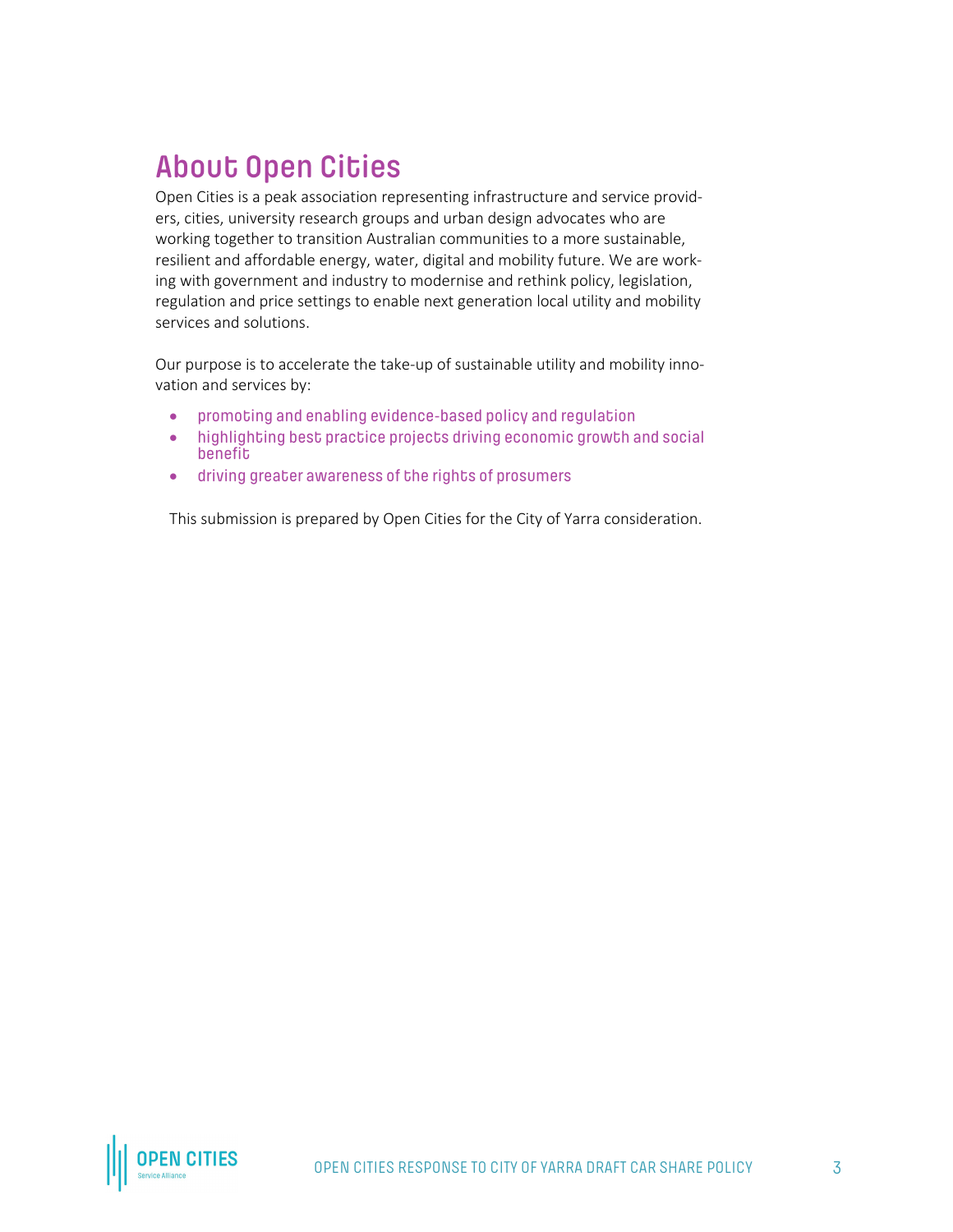# **SUMMARY**

Open Cities welcomes the opportunity to comment on the City of Yarra's shared mobility policy and commends Council for its leadership approach in seeking to expand car share across its municipality and promote more sustainable and cost-effective transport modes.

This submission represents the collective views of Open Cities members. The adoption of its recommendations would ensure Australia remains globally competitive, transitioning to next generation multi-utility businesses and services, driving innovation, job creation while decarbonising the economy.

The rapid convergence of utility and mobility solutions enabled by Next-Gen data and Internet of Things (IoT) is future-proofing economies around the world, delivering liveability, sustainability and resilience, and importantly putting downward pressure on utility bills and infrastructure costs.

Open Cities envisages a future for Australia characterised by abundance not scarcity.

Australians are missing out on the many benefits the digitisation of infrastructure and services are bringing people, families and businesses around the world – not just significantly reduced household bills but the ability to generate income.

Localised sustainable infrastructure solutions and services are growing from within communities, creating a new class of consumer – the prosumer: where customers are more than consumers but also producers. They have the ability to generate free energy from the sun at the home or office for EV charging and sell the excess. They can recycle their water and waste and reap the financial benefit and avoid the second largest household expense of a car by sharing their mobility instead.

Open Cities welcomes the City of Yarra's commitment to transition to  $21<sup>st</sup>$  century mobility and has provided our Shared Mobility policy and feedback on the City's draft policy, which if adopted we believe will catalyse the fledgling car share market and drive more competitive pricing for customers/ prosumers.

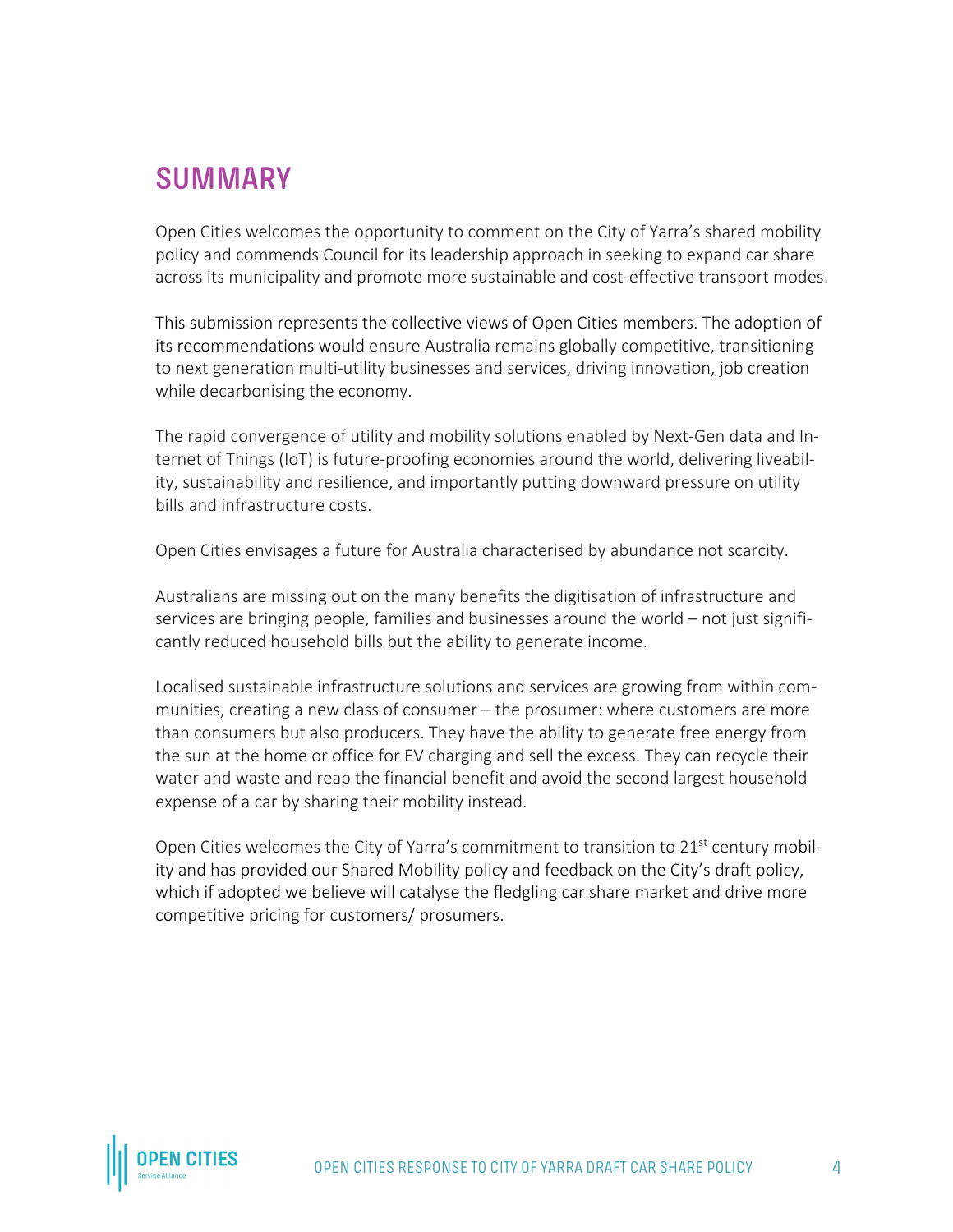# **RECOMMENDATIONS**

#### INTEGRATED TRANSPORT PLANS

Shared mobility solutions which include electric and autonomous shared vehicles, along with public transport are the pathway to net-zero emission transport and can connect residents to their nearest strategic or metropolitan centre within 30 minutes. Integrated mobility that emphasises sharing (car sharing, docked bike share, scootering and other shared modes) will deliver increase active transport and health benefits while reducing emissions and congestion in our cities.

EVs and private autonomous vehicles alone fail to address chronic congestion created from an ever-growing excess of privately-owned vehicles. Creating a societal shift now towards sharing these assets while prioritising walking, biking and scootering will ensure Australian cities successfully transition to a sustainable smart future. State and Council transport plans should be updated to include:

- 1. Establish Integrated Transport Plans that include public transport, mobility as a service, shared vehicles, EVs and autonomous vehicles – ensuring a coordinated approach and coordinated responsibilities across policy modes to share data and inform outcomes.
- 2. Make shared mobility a key pillar of Integrated Transport Plans complementing public transport, EVs and autonomous vehicles.
- 3. Capturing and sharing of data on pedestrian, bike, scooter, shared vehicles movements to inform Next-Gen mobility infrastructure solutions.

#### PERSONALISATION OF TRANSPORT

Australia needs regulatory and policy settings that increase the personalisation of transport choices for customers, rewarding people and communities seeking shared or autonomous mobility solutions.

Despite the proven benefits of shared mobility, there exists very little consideration among government planners and infrastructure agencies about the growing importance of alternative transport including shared mobility in reducing the overall car dependency and ownership rates in Australia.

State and local governments should focus on standards of service for mobility-as-a-service that seek to improve user experience in ways that address current gaps.

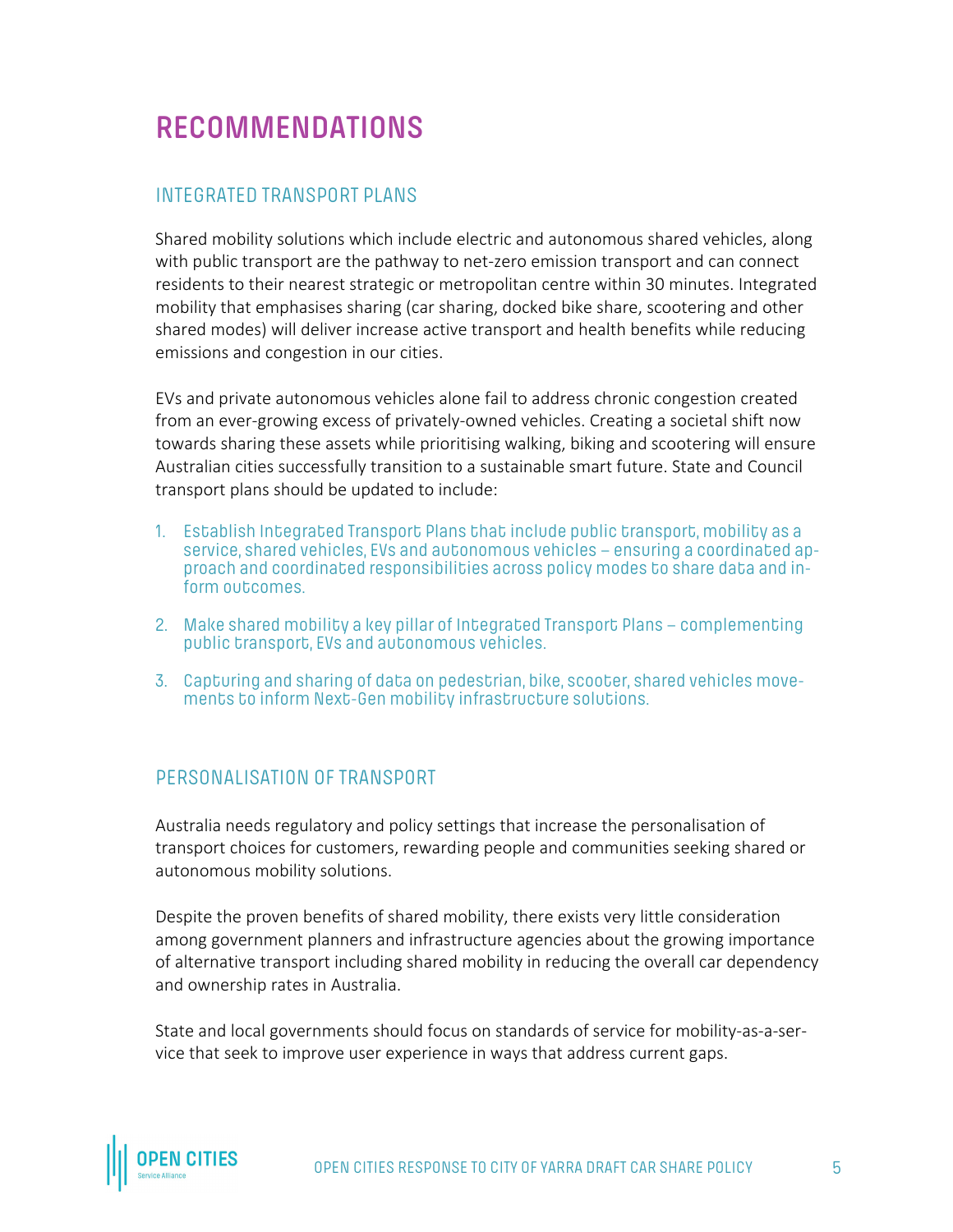- 4. Increasing the personalisation of transport choices for the customer that can be chosen and paid for through simple gateways
- 5. Encouraging the integration of shared transport with existing transport infrastructure
- 6. Set ambitious targets for the uptake of shared mobility and reduction of private vehicle ownership within the strategic context of a State shared transport strategy
- 7. Ensure access for lower income earners, disabled and those who don't drive for agerelated or health-related reasons in such a way that reflects market settings.
- 8. Expand State concessions to private mobility as a service.

#### MARKET ACCESS

As our cities make a transition to next-gen utility and mobility infrastructure and services, these fledgling markets require consistent policy and regulation to catalyse new affordable and sustainable mobility solutions. The location and access of shared mobility to help users and non-users interact safely and consistently with the infrastructure also needs to be a priority.

9. Local integrated servicing strategies should be flexible and adaptable to effectively bridge the gap between public services and shared mobility and mobility-asa-service.

#### EMISSION REDUCTION TARGETS

State and local governments need to adopt strong modal shift targets to achieve emissions reductions. These targets need to include the adoption of shared transport, cycling and walkability which has shown to increase modal shifts towards public and active transport and the reduction of overall vehicle kilometers travelled. It also needs to include renewably-sourced EV infrastructure.

- 10. Making the growth of alternative transport, including shared mobility, a key performance metric for State transport agencies
- 11. Implementation of sustainable EV infrastructure to support shared mobility and future-proof communities. Use market settings to ensure that implementation does not reverse gains in wider adoption of shared mobility and mobility-as-a-service.

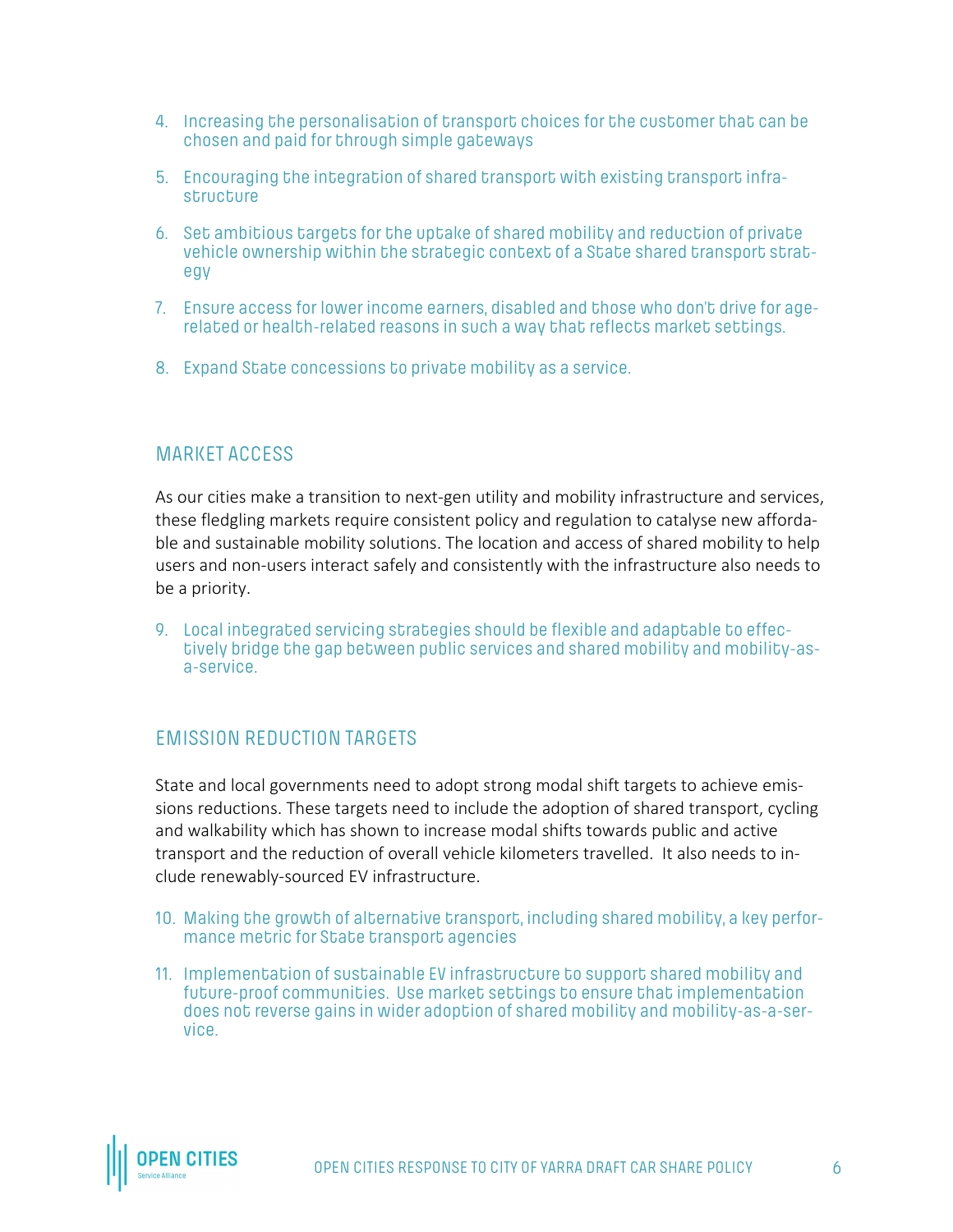#### LAND USE TARGETS

Shared mobility, despite being a transport mode, is, in fact, more closely related to the land use and urban design of cities than a city's transport network alone. Effective land use patterns that add density, improve walkability, increase local amenity and livability are critical to the success of shared mobility and work hand-in-hand to achieve the stated goals of State Planning agencies to manage growth.

As we move towards a future of mobility-as-a-service, reliance on 'city building' will only increase, allowing for shared mobility in our city planning today allows for the sustainable growth of our cities into the future.

Land use policy also needs to ensure drop off zones for the elderly and disabled to be dropped off outside their destination.

We recommend the following:

- 12. Set modal shift targets that reduce City trips by private car to be to 50% by 2030
- 13. Provide new developments with a significant reduction in required parking and issue credits for shared mobility as a replacement
- 14. Economic modelling and social modelling on benefits and impacts of all mobility including shared mobility — particularly in precinct-scale developments
- 15. Develop design guidelines for new build developments that easily integrates shared mobility regardless of mode including reserved space for bikes and scooters.

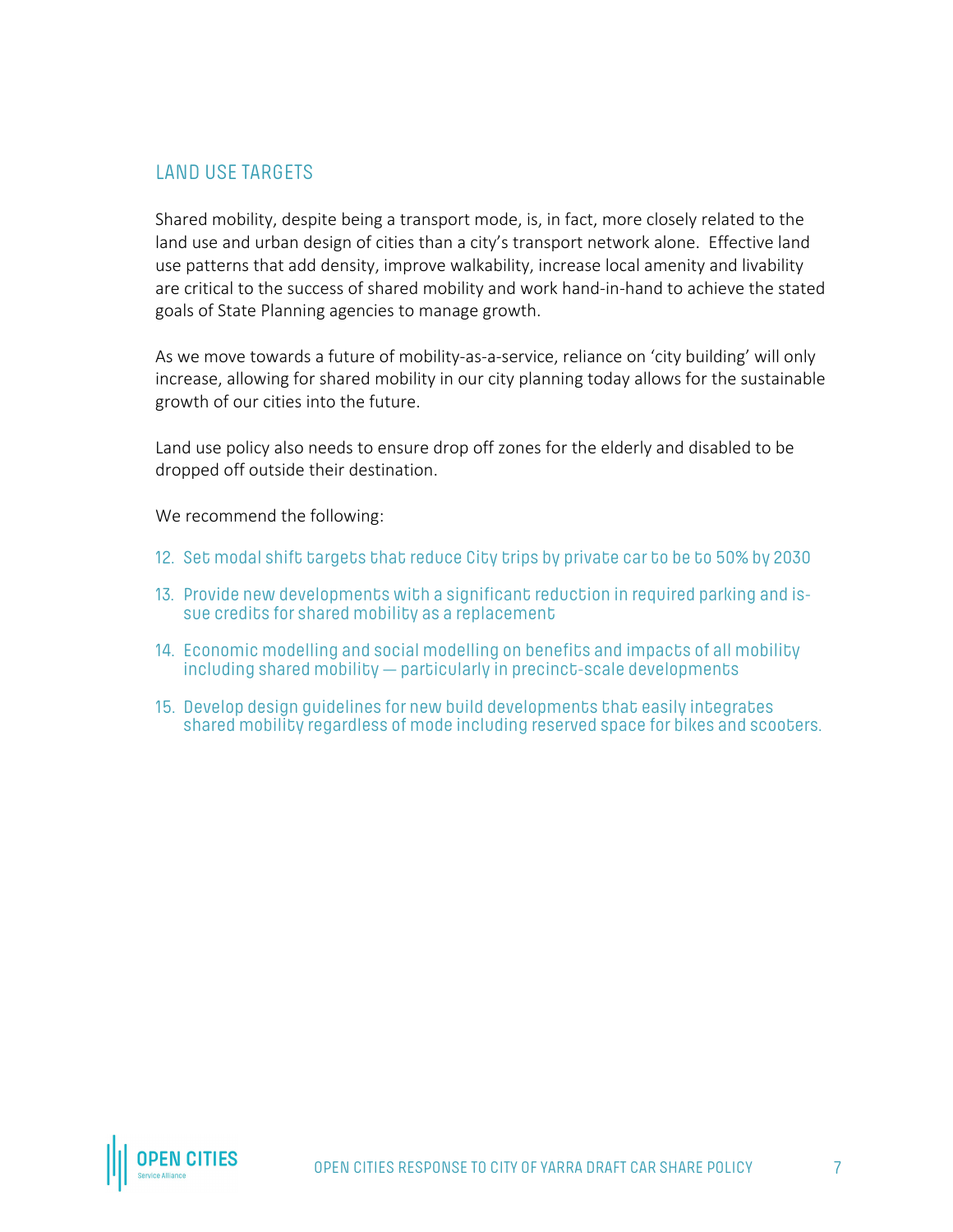### **CITY OF YARRA POLICY** SUMMARY

Open Cities commends the City of Yarra for recognising the important role of car share as a transport solution for the community. Your outcomes-led policy approach including seeking to control the growth of vehicle rates is nationally-leading. It moves beyond a regulatory approach and seeks to set targets for next generation mobility services.

Open Cities also welcomes the setting of targets for car share uptake, usage, and service provision, however we think capping future growth (clauses 7.2 – 7.4) could create perverse market outcomes – limiting market growth. Rather, Open Cities suggests a focus on a 'setting of the market' through car share rules and regulations. This approach would catalyse the growth of services within the local community and result in greater competition, more services to a wider number of households, and more service choice. Service quality, lifestyle improvements and financial savings will be key outcomes. Allowing car share providers to grow services beyond a nominal Council limit will send a positive message to the market both providers and consumers.

From a customer or prosumer perspective, Open Cities encourages customer freedom to utilise services as they are needed. Rethinking clauses 1.1.12 and 2.5.1 to remove limits on car share customer behaviour would solve this issue. For example, it would permit customers to park and use car share vehicles and be treated equally to other residents using established mobility models. Users of Next-Gen mobility services should have the same rights as traditional mobility users.

# **CONCLUSION**